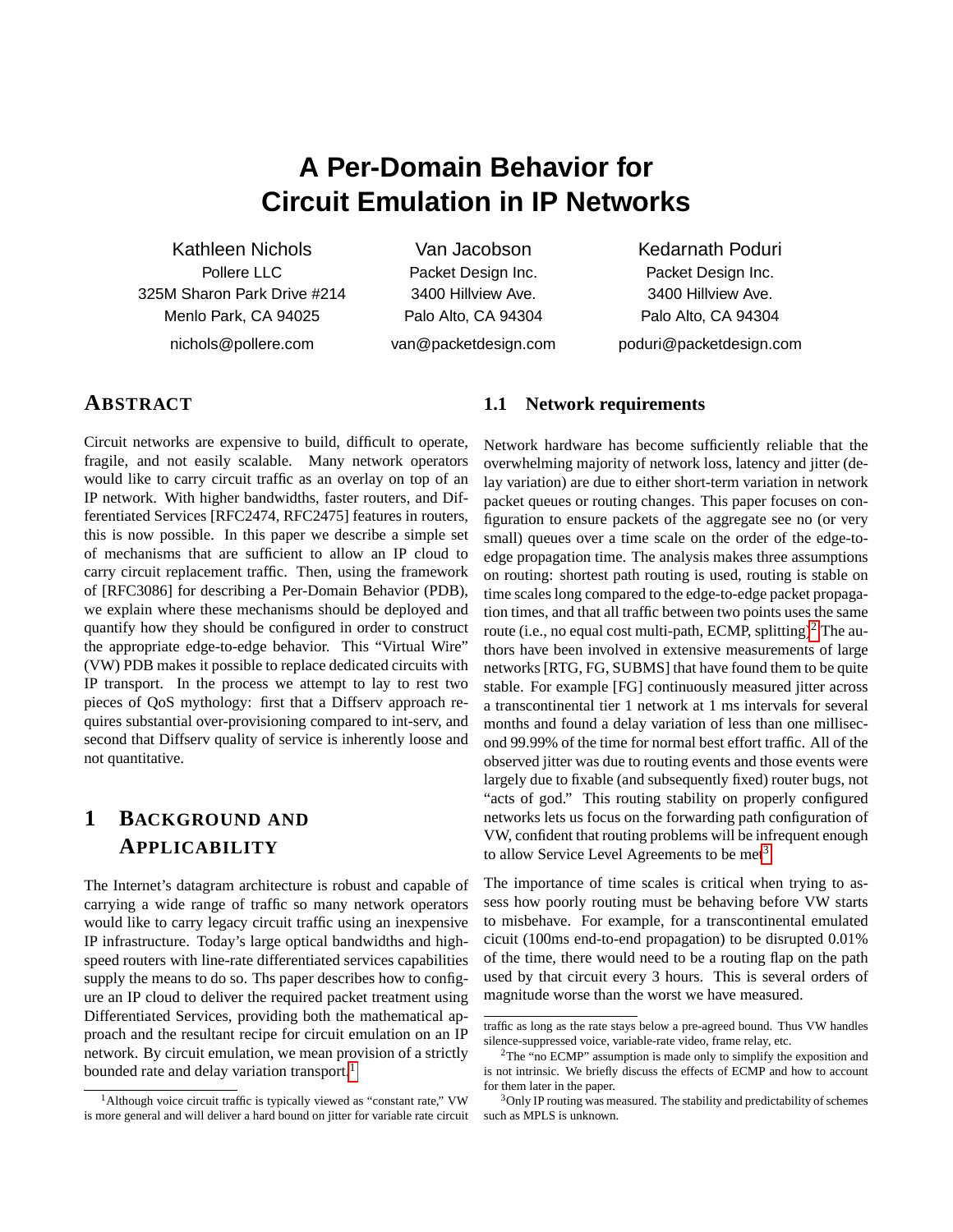#### **1.2 Diffserv use and background**

Differentiated Services provides a toolbox and a framework for delivering a range of treatment to distinct packet traffic aggregates [RFC2474, RFC2475, DSINT]. It is distinguished from approaches that are path-oriented and keep state in the center of the network. Most of the IETF work on Diffserv has focused on the definition of network node-level components that enable the differentiation of IP traffic, most notably the per-hop forwarding behavior (PHB). A PHB only describes behavior at a single hop, but for a meaningful behavior across a DS domain, traffic conditioning requirements must be combined with a PHB to deliver a behavior which concatenates and aggregates. A per-domain behavior (PDB) [RFC3086] is the technical specification of how to configure a DS domain and what quantifiable behavior can be expected, i.e. the manner in which PHBs are configured in the *collection* of nodes that make up a DS domain and the particular configuration of the domain's boundary traffic conditioners. This paper describes the Virtual Wire (VW) PDB, a scalable, low loss, low latency, low jitter, hard-limited peak bandwidth, edge-to-edge service that appears to the endpoints like an unshared, point-to-point connection or an emulated dedicated link. The development of this PDB is rooted in our own earlier differentiated services work [RFC2598, RFC2638, VWID]<sup>[4](#page-1-0)</sup>, but contains significant new work and several key departures from past approaches.

A VW PDB is intended to send circuit replacement traffic across a Diffserv network. That is, VW is intended to mimic, *from the point of view of the originating and terminating nodes,* the behavior of a hard-wired circuit of some fixed capacity. It does this in a scalable (aggregatable) way that doesn't require 'per-circuit' state to exist anywhere but the ingress and egress routers adjacent to the originator/terminator. Inside the cloud, or DS domain, packets carrying the circuit data are only differentiated by the particular traffic aggregate to which they belong. This PDB should be suitable for any packetizable traffic that currently uses fixed circuits (e.g., telephony, telephone trunking, broadcast video distribution, leased data lines) and packet traffic that has similar delivery requirements (e.g., IP telephony or video conferencing). This definition is explicitly for carrying multiple rate circuits and explicitly network-oriented. The VW PDB major attributes are a guaranteed peak rate and a bounded jitter. It is possible to define a PDB with less rigorous requirements and only the first attribute, a "constant bit-rate" PDB, but this is not our objective. Three components are required. First, support in the IP forwarding path of commercial routers. Second, circuitto-packet (and packet-to-circuit) conversion appliances at the edge of the cloud. Finally, specifications relating configuration and measured parameters of a network and its components to the rate and jitter bounds that can be provided. This paper

gives requirements on the first and second and is mainly concerned with the third.

#### **1.3 Related work**

Attempts to define a suitable Internet service for "real-time" traffic predates DiffServ, notably in Golestani's papers [GOL1, GOL2] and IntServ's Guaranteed Quality of Service. The VW PDB has the same motivation as the Guaranteed Quality of Service [RFC2212] of the IntServ model, i.e., "datagrams will arrive within the guaranteed delivery time and will not be discarded due to queue overflows, provided the flow's traffic stays within its specified traffic parameters." However, the method of specification and delivery of this guarantee is quite different, being defined on a network domain, rather than a path, and not requiring signaling or state in the network interior. Further, the VW PDB is deliberately a low jitter service, designed for a much simpler and network-oriented implementation, requiring fewer features in the interior routers of a network while the IntServ Guaranteed Quality of Service puts a set of complex requirements on all network elements.

The VW PDB is more a descendant of Golestani's work than IntServ. [GOL2] identified some problems of aggregation and sending circuit traffic on packet networks. However, the approach to bounding jitter required re-timing at all the interior network nodes which is unnecessarily conservative. Though this approach leads to long delays and difficult scheduler implementations, it is a forerunner to our work in showing that timing windows do not have to be rigidly synchronized, but instead can be made to obey some other constraints. However, Golestani's conclusion was that control at the edge was not sufficient and that "more elaborate controls" were necessary and this paper shows that only a separate queue is required in addition to edge controls.

More recent work on the "hose" model [HOSE] also has the goal of providing performance assurances (specifically Service Level Agreements) at a traffic level that is more general than point-to-point. The VW PDB's performance bounds are more general than that of a hose, being defined on the entire network cloud, at the same time allowing for the use of more specific information to give tighter bounds, e.g., to a particular hose.

Mercankosk realized that an early document on VW [VWID] provided a context for his work on the theory of circuit emulation. His subsequent technical report and paper [VWANAL] is a good complement to this paper since it covers much of the same ground from a formal theoretical perspective rather than our more operational focus.

Our initial description of the Expedited Forwarding Per-Hop Behavior [RFC2598] appeared to confuse some readers and we agreed that it should be clarified. An excellent description, available as the Delay Bound (DB) PHB [RFC3248],

<span id="page-1-0"></span><sup>4</sup>RFC2598 is not a standards-track document but is referenced here as part of the authors' development of the ciruit emulation service.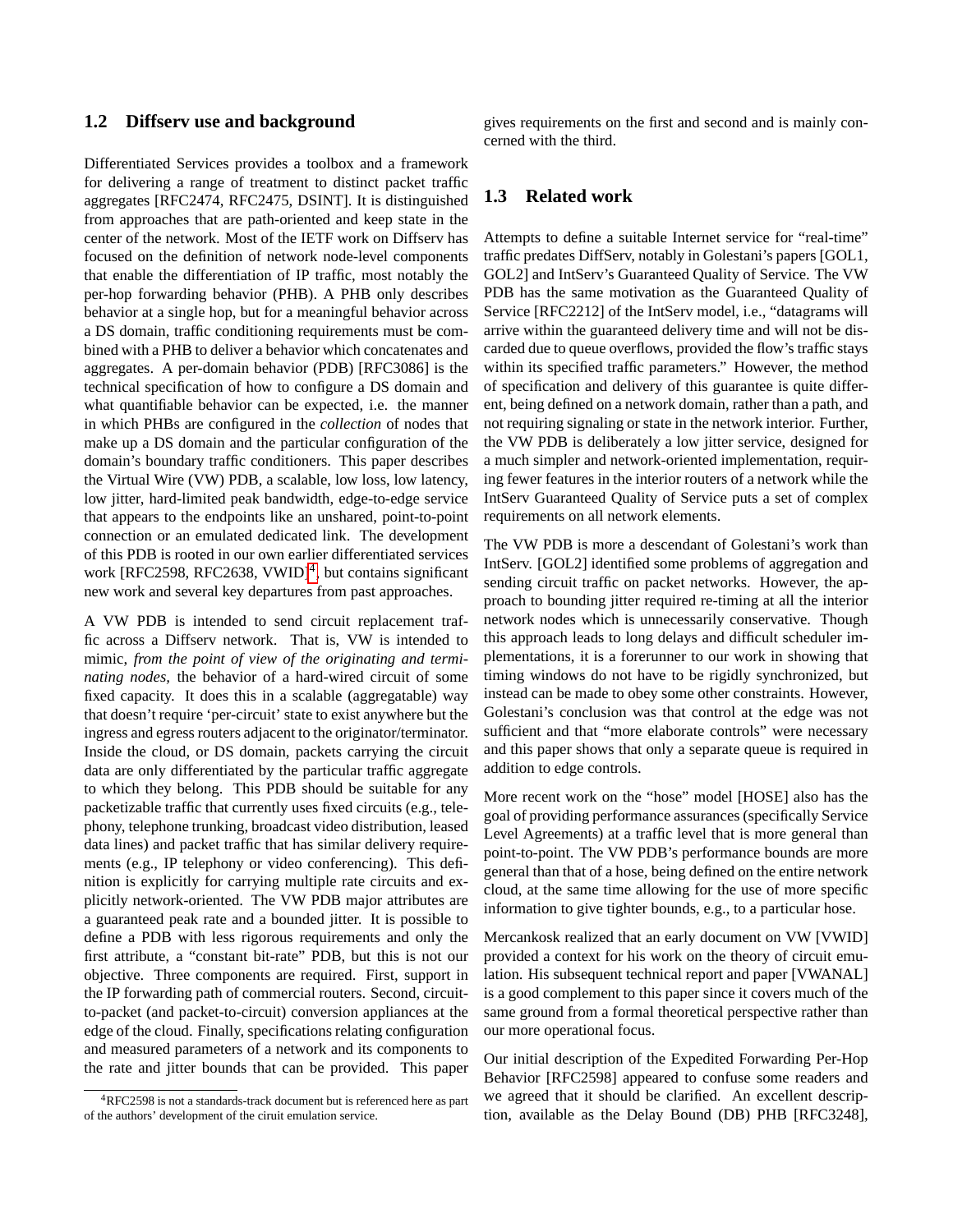was developed by a group under charter of the Diffserv working group. Simultaneously an independent group developed a specification for a new behavior, substantially different from the one described in [RFC2598], and requested that it be given the name and code point of EF. The working group voted to do this and the "new EF" is described in [RFC3246]. Subsequently there have been a number of publications on this EF PHB but these are not relevant here for two reasons. First, focusing on isolated per-node forwarding behavior tends to obscure the different and difficult effects of aggregation and transit that arise when one tries to compose node behaviors to construct a network service; the focus of this paper is constructing such a service. Second, [RFC3246] does not meet the primary objective of [RFC2598] which was to provide a building block that could be used to construct a VW PDB. [RFC3246] insufficiently constrains forwarding behavior in that it is possible to have a router behave in a way that exactly meets the formal requirements of [RFC3246]'s Section 2.2, eq\_1 to eq\_4, but violates properties essential to the implementation of VW. [5](#page-2-0)

Rather than attempt to define additional restrictions on the EF PHB of [RFC3246], the VW PDB should use the Delay Bound PHB described in [RFC3248]. A specification of the forwarding behavior required is given in [3.2](#page-10-0) for completeness. A CS PHB [RFC2474] should also be configurable to the specification.

## **2 CHARACTERIZING VIRTUAL WIRE DELAY AND ITS VARIATION**

There is much prior work showing that such circuit traffic as voice and video is feasible on packet networks with sufficient average bandwidth to handle the data rate. Applications for the MBone, a large scale experiment in sending audio and video on the open Internet [MBONE, VIC] , removed the timing distortion from delay variation across the Internet by measuring the worst case jitter (difference between maximum and minimum delays) and using this to set a play-out delay at the egress. One surprise was how large this delay needed to be, often several seconds. Delays this large are unacceptable for many circuit applications, thus we need to understand why the jitter can



<span id="page-2-1"></span>Figure 1: Circuit transport across an IP domain

grow so large and how to constrain it. This requires specifying the components of a VW PDB.

A VW PDB is characterized by specific properties of the domain on which it is configured: a (peak) rate *Rvw* (for a maximum packet size,  $S_{max}$ , where  $S_{max} \leq MTU$ ) supportable without loss and a delay variation bound. The service offered to a particular circuit should be stated in terms of its rate and delay or, alternatively, the rate and a jitter bound. Constraints on the rates that may feasibly be allocated to individual circuits using the VW PDB (e.g., maximum, minimum, limits at particular ingress/egress links, maximum packet size) are also properties of a specific domain. (Here *jitter* refers to delay variation referenced against a fixed clock, not variation in delay between pairs of packets, or inter-arrival jitter.) An emulated circuit is characterized by a particular ingress, a particular egress, a peak rate, and a maximum packet size. The term *VW flow* will be used to describe the packets of one emulated circuit. Note that this definition of flow covers the range from a single microflow (e.g., a single phone call) to an aggregation of microflows entering at a single ingress (e.g., a trunk of calls). A VW flow is the stream of packets that enters the network edge compliant to one particular rate shaping and represents a single allocation "unit."

Figure [1](#page-2-1) illustrates the transport of an emulated circuit on an IP cloud. An ingress appliance packetizes a frame of the input circuit every  $T_j$  and sends *pckt<sub>i</sub>*. It has duration  $\frac{S}{B}$  where *S* is the packet size and *B* is the link bandwidth and this width must be  $\leq T_j$ . For each ingress, there is a maximum permissible packet size,  $S_j$  which cannot exceed the VW PDB maximum permissible packet size *Smax*.

Designating as zero the time the first packet enters the domain,  $pckt_i$  enters at time  $i \cdot T_j$ <sup>[6](#page-2-2)</sup>. Each  $pckt_i$  must receive at least rate  $R_j$ , including the packetizing overhead. The ingress boundary of the network is at the entrance to the first network element, after the packetizing function.  $S_j$ , the maximum number of bytes of data emulated circuit or ingress *j* may send into the domain during *T<sup>j</sup>* , is upper bounded by an MTU, though a smaller upper bound is possible (e.g., voice). At the egress, packets are played out onto the output wire one frame each

<span id="page-2-0"></span><sup>&</sup>lt;sup>5</sup>For example, in the next section we show that jitter can grow quite large when packets of a VW flow queue behind other packets of the same flow. The DB PHB [RFC3248] precludes this by characterizing the ingress to egress behavior of a router in terms of a configured rate *R* such that if packets arrive at a rate strictly less than *R* no queue will form. The new EF [RFC3246] has a similar *R* but lacks the "no queue" guarantee. To see this, consider an output interface where packets of fixed length 1 arrive at constant rate *R*. Thus [RFC3246]'s eq\_4 for target departure time will be  $F_j = F_{j-1} + 1/R$  or  $F_j = j/R$ . Let the first packet depart at  $D_1 = F_1$  and all subsequent packets be delayed by  $E_p$  then depart at constant rate *R*. Thus  $D_j = F_j + E_p = j/R + E_p$ for  $j > 1$  and since  $D_0 = 0$ , the average departure rate of the aggregate is just  $j/D_j$  or  $\frac{j}{j/R + E_p} = R(1 + RE_p/j)^{-1}$  which is strictly less than *R* for all  $j > 1$ since  $E_p > 0$  for any physically realizable router. Thus the average arrival rate exceeds the average departure rate at all times after  $j = 1$  and a queue will form.

<span id="page-2-2"></span> $6B$ ounds on the actual timing required are made explicit in [3.1.](#page-9-0)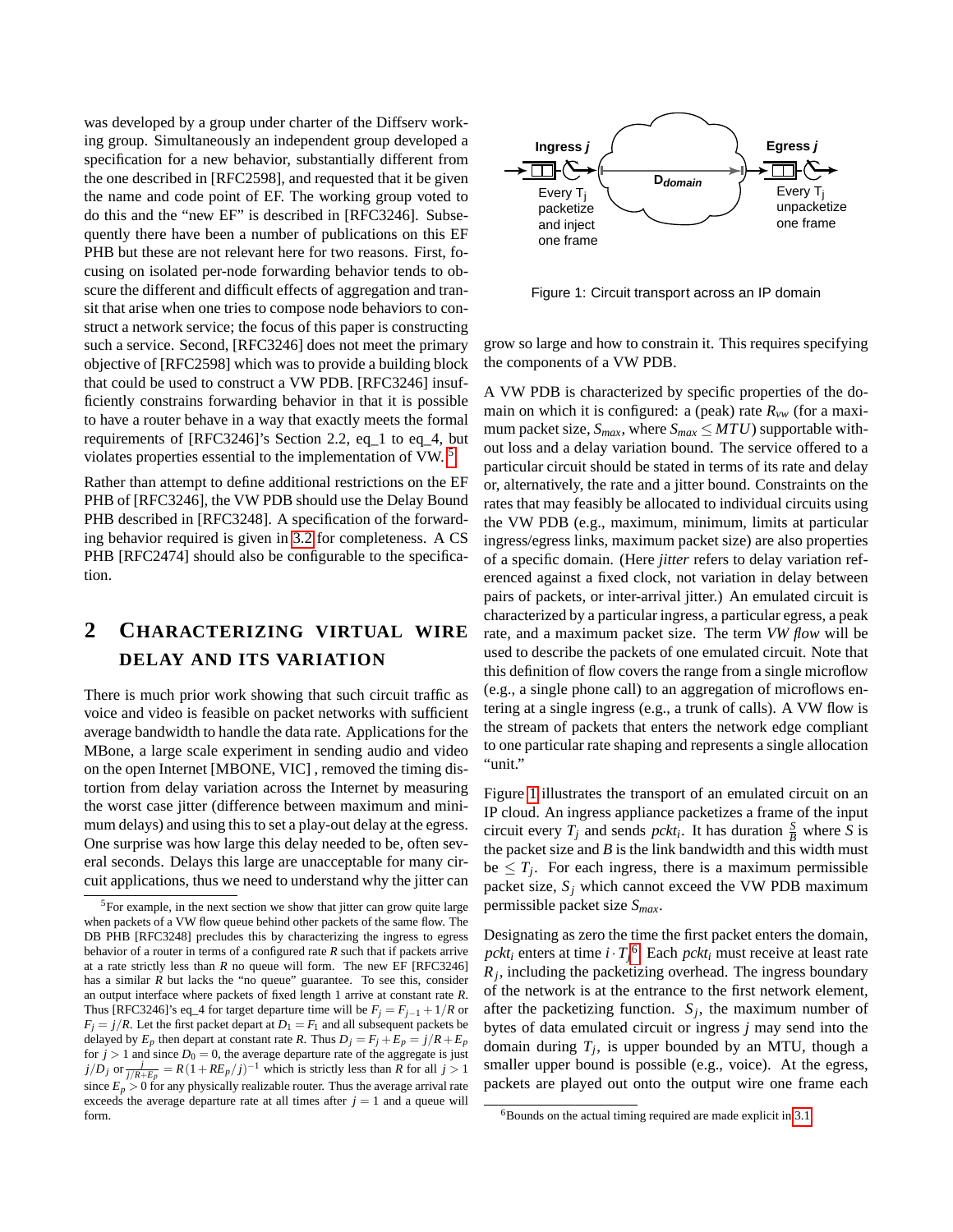$T_i$  at the circuit's rate. The egress boundary is at the exit of the last network element on the path; specifically, the play-out buffer, which absorbs variation in delay, is not considered part of the network cloud.

Inside the network, the packets of the VW PDB are not distinguished by their ingress or egress, but are said to belong to the VW Traffic Aggregate (TA), the collection of packets that have been admitted to the VW PDB.

The attributes of a VW PDB on any DS domain will be a function of both hardware limitations of that network and of configuration decisions. The former can be measured but not changed. The latter represent a trade-off between the range of feasibility determined by the hardware properties and decisions or requirements on the service levels to be offered and number of customers and requires looking inside the cloud. This paper aims to clarify and quantify these trade-offs.

#### **2.1 Delay along the route**

There are four main contributors to packet delay.  $T_j$  is the framing time or time between packetized frames of an emulated circuit. Next, *Ddomain*, the IP cloud delay from first byte entering till first byte emerging and including physical media propagation delays, packet forwarding delays, and queuing delay. This can be written as  $D_{domain} = D_{min} + J$  where  $J \in [0, D_{max} - D_{min}]$ , that is,  $D_{domain}$  takes on values between  $D_{min}$  and  $D_{max}$ , the maximum possible delay. The maximum jitter or delay variation bound is  $J_{max} = D_{max} - D_{min}$  Third, *d<sub>buffer</sub>*, play-out buffer delay, removes delay variation by holding the first packet  $\geq J_{max}$  and includes the time for the complete packet to arrive at the buffer,  $\frac{S_j}{B}$  (*B* is the link bandwidth). Fourth is the packetizing and depacketizing overheads, if any. This overhead is external to the network and can be subsumed into the play-out delay so is disregarded in the rest of this document. All parameters except for *J* depend solely on the current state of technology and are taken as given for VW PDB construction. Delay for each sample of emulated circuit *j* being carried across the IP cloud can be written as:

$$
delay(samplei) = Tj + Di + dbuffer
$$
 (1)

where  $D_i$  is the value of  $D_{domain}$  seen by  $pckt_i$ . Here *j* pertains to a particular VW flow and *i* to a particular packetized sample of the flow.

An egress appliance perfectly synchronized with the ingress could begin to transmit the contents of the play-out buffer *Dmax* after the first packet was sent and play-out would proceed at the minimum delay to remain gap-free. Such synchronization is complex and expensive; instead, the arrival of the first packet at the egress is used to define the clocking. As long as the clock is started a sufficient delay after reception of the first packet, there will be no gaps at the output wire, and all bytes will have



<span id="page-3-1"></span>Figure 2: Transit time variation and egress re-timing

been delayed by the same amount. The delay of the first packet must be within the range  $D_{min}$  to  $D_{max}$ , so assume  $D_{min}$ , and hold it for (at least) *Jmax* after its arrival to accommodate any subsequent arrival of a maximally delayed packet<sup>[7](#page-3-0)</sup>. A play-out delay of *Jmax* minimizes overall delay and buffer requirements. Actual delay is within *Jmax* of the synchronized case, since  $J_{max} \leq D_0 - D_{min}$ . Then for a packet crossing the network:

$$
delay(packet_i) = D_{min} + J_i + \frac{S_j}{B}
$$
 (2)

#### <span id="page-3-3"></span>**2.2 Delay variation**

As routing changes occur on much larger timescales than interpacket times, consider a network where routing is stable and all delay variation is due to interference with other traffic that causes variable waiting or queuing time along the path. Delay can be split into two terms, one due to all the other traffic in the network and one from earlier packets of the VW flow carrying the circuit. Let  $d_i$  be the delay seen by  $pckt_i$  as it crosses an IP cloud from edge to edge, *all<sup>i</sup>* the delay due to interference with all other traffic and *fwd*, the sum of the all the constant forwarding delays experienced along the path, and,  $\alpha$ , a sequential delivery constraint that contributes some fraction of the previous packet's delay:

<span id="page-3-2"></span>
$$
d_i = \alpha \cdot d_{i-1} + all_i + fwd \tag{3}
$$

which has a solution [DIFFEQ]  $d_i = C \cdot \alpha^i + \frac{all_i + fwd}{1 - \alpha}$  where *C* is a constant. If  $\alpha = 1$ , delay grows without bound, but this only occurs if the arrival rate exceeds the network capacity. The solution is bounded for  $\alpha < 1$ , though the values of  $d_i$  can grow rapidly and quite large with increasing time samples, *i*, particularly for  $\alpha > 0.5$ , accounting for the large delays seen in the MBone. The smallest variation in delay occurs when  $\alpha = 0$  and  $d_i = all_i + fwd$ , i.e., subsequent packets of a VW flow cannot queue behind earlier packets, so that packet *i* of a VW flow never queues behind packet *i-1* for all *i*.

### **2.3 Packet shadows and maximum flow rate**

Packets of each ingress or emulated circuit can be associated with a *shadow packet* across the domain where each shadow's

<span id="page-3-0"></span><sup>&</sup>lt;sup>7</sup>If packets vary in size, the first packet must be held for an additional  $\frac{S_j - S_i}{B_{min}}$ to account for later arrivals of maximum sized packets,  $S_j$ . This can be ignored in later derivations.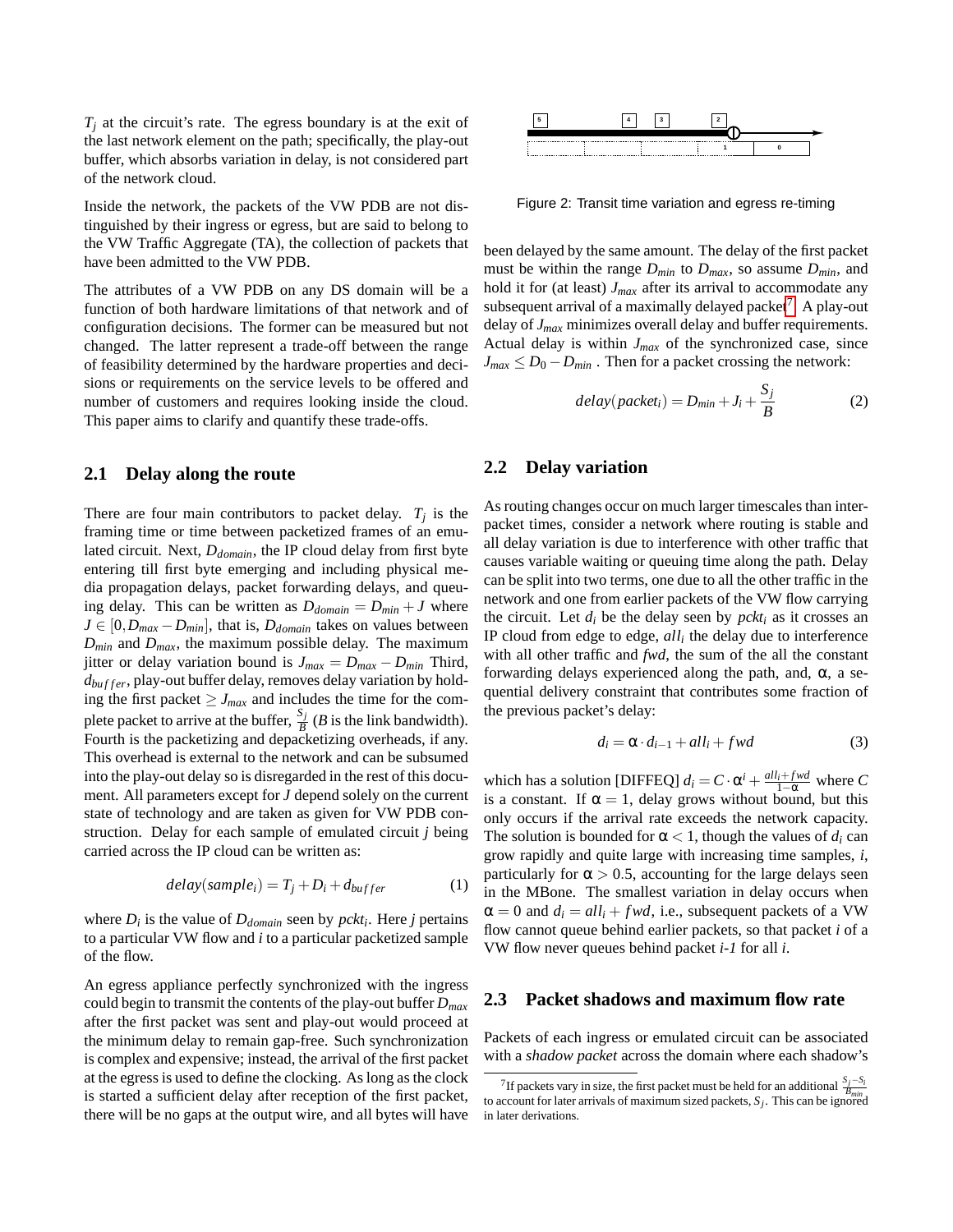right hand boundary corresponds to a packet launch time from at its ingress and the shadow's current location bounds the location of the physical packet at the current time. The shadow takes *Dmin* to transit the cloud and the start of each subsequent packet, sent *T<sup>j</sup>* after the previous one, must remain within *Jmax* of the front of its shadow as it transits the cloud. Recall that  $S_j$  is the maximum number of bytes of data emulated circuit or ingress *j* may send into the domain during  $T_i$  (the maximum packet size), and that each packet (including overhead) must receive at least rate *R<sup>j</sup>* . The packet shadow's duration *T<sup>j</sup>* is defined and lower bounded by:

<span id="page-4-3"></span>
$$
T_j = \frac{S_j}{R_j} \geq J_{max} + \frac{S_{max}}{B_{min}} \tag{4}
$$

and the number of these spanning the domain is *Dmin*/*T<sup>j</sup>* . If the shadow's duration is long enough to accommodate all forwarding path jitter plus the duration of the physical packet at any link, shadows *will not experience any variation in their delay*. When a shadow's left hand boundary has reached a location, the physical packet must also have reached that location. A physical packet completely arrives at the egress appliance *D<sup>i</sup>* after its launch time into the cloud plus  $\frac{S_j}{B}$ , the packet time on the cloud's internal link(s). The smallest possible  $T_i$  for a domain determines the largest allocatable rate on the domain, a *shadow size constraint*

<span id="page-4-1"></span>
$$
R_{max} = \frac{S_{max}}{T_{min}}, T_{min} = J_{max} + \frac{S_{max}}{B_{min}}.
$$
 (5)

*where*  $R_{max}$  *is the largest possible value for any*  $R_i$  *on the domain. The leading edge of the shadow packet of flow j* that enters the domain at  $i \cdot T_j$  arrives at *E* at  $i \cdot T_j + D_{min}$ ; all packets arrive at the egress within *Jmax* of this leading edge. This is not a constraint on inter-arrival time; physical packets can arrive separated by more than  $T_j$  and still be completely received at *E* before needed to transmit (see for example packets 4 and 5 in figure [2\)](#page-3-1).

The total rate allocation available for the VW PDB on the domain is defined as  $R_{vw}$ , where  $\sum_{i} R_i \leq R_{vw}$  and  $R_{max} \leq R_{vw}$ . There must be a  $T_{vw}$  the minimum time window over which  $R_{vw}$  must not be exceeded. If we define  $S_{vw}$  as the maximum number of VW PDB bytes that can be sent into the domain during interval  $T_{vw}$ , then we have  $\sum_j S_j \leq S_{vw}$  and  $R_{vw} = \frac{S_{vw}}{T_{vw}}$ .

#### **2.4** VW rates for  $\alpha = 0$  and no non-VW traffic

Requiring that physical packets must (completely) depart each node before the trailing edge of their shadows ensures  $\alpha = 0$ in eqn [3.](#page-3-2) Assuming that VW flows enter a domain with the timing requirements above, this section uses packet networks carrying only VW traffic and shows how to enforce  $\alpha = 0$  to illustrate concepts and develop intuition.



<span id="page-4-0"></span>Figure 3: Service order independence for VW flows

#### <span id="page-4-2"></span>**2.4.1 When the wire is not virtual**

**A single packetized circuit on a wire.** If the domain consists of a wire of capacity *B*,  $B \ge R_j$ , the physical packet containing the original circuit data remains at the front of each shadow. *Ddomain* is the wire's propagation delay, *Dprop*, and, with a packet's origin time, locates the packet: *pckt<sup>i</sup>* exits at  $i \cdot T_j + D_{prop}$ . Transmission begins  $\frac{S_j}{B}$  after each packet begins to arrive.

**Multiple circuits of the same rate.** For *B* sufficiently larger than  $R_j$ , a wire can carry multiple packetized circuits. Figure [3](#page-4-0) shows three independent emulated circuits (light gray, black and dark gray) of the same rate,  $R_j$  where  $n \cdot R_j \leq B$ .  $T_i = T_{min}$  and  $S_i = S_{max}$  for all *j*. If the circuits have worst-case phasing, one packet from each stream arrives simultaneously at *I.* Even if the output link scheduler makes a random choice of which packet to send from the VW TA queue, no packet will get pushed outside its window,  $T_{min}$ . Node *I* ships a different perturbation of the three customer aggregate in every window yet this has no effect on the edge-to-edge VW properties. It doesn't matter what order the packetized circuits are served at the ingress node as long as the egress node holds the first packet of the circuit for at least the domain jitter window,  $J_{max} = 2 \cdot \frac{S}{B} = T_{min} - \frac{S}{B}$ . For this domain,  $T_{min}$  is  $3 \cdot \frac{S}{B}$ .

**Multiple circuits with different rates.** The wire carries three packetized circuits, each with a different rate  $R_i$  and a different  $T_j$ . All have the same value for *S* and  $R_1 = 2 \cdot R_0$  and  $R_2 = 3 \cdot R_0$ . The time to send a physical packet is  $\frac{S}{B}$  and  $T_0 = 12 \cdot \frac{S}{B}$ ,  $T_1 = 6 \cdot \frac{S}{B}$ , and  $T_2 = 4 \cdot \frac{S}{B}$ . Delay variation comes only from differences in scheduling delays while one of the other packetized circuits is being launched onto the internal wire, thus  $J_{max} = 2 \cdot \frac{S}{B}$ . Maximal jitter occurs when packet arrivals are aligned and the service order randomly permutes, e.g., first serving  $0 - 1 - 2$  and next  $1 - 2 - 0$ . Circuits are reconstructed by holding the first packet of each circuit for *Jmax*. For circuit 2, the play-out buffer will sometimes hold more than one packet; this does not violate the requirement that a physical packet arrive at a time no later than the arrival of the shadow. To maintain  $\alpha = 0$ , no other VW flows can be added, since circuit 2's incoming packets could meet its previous packet at the ingress queue. The smallest possible *T<sup>j</sup>* is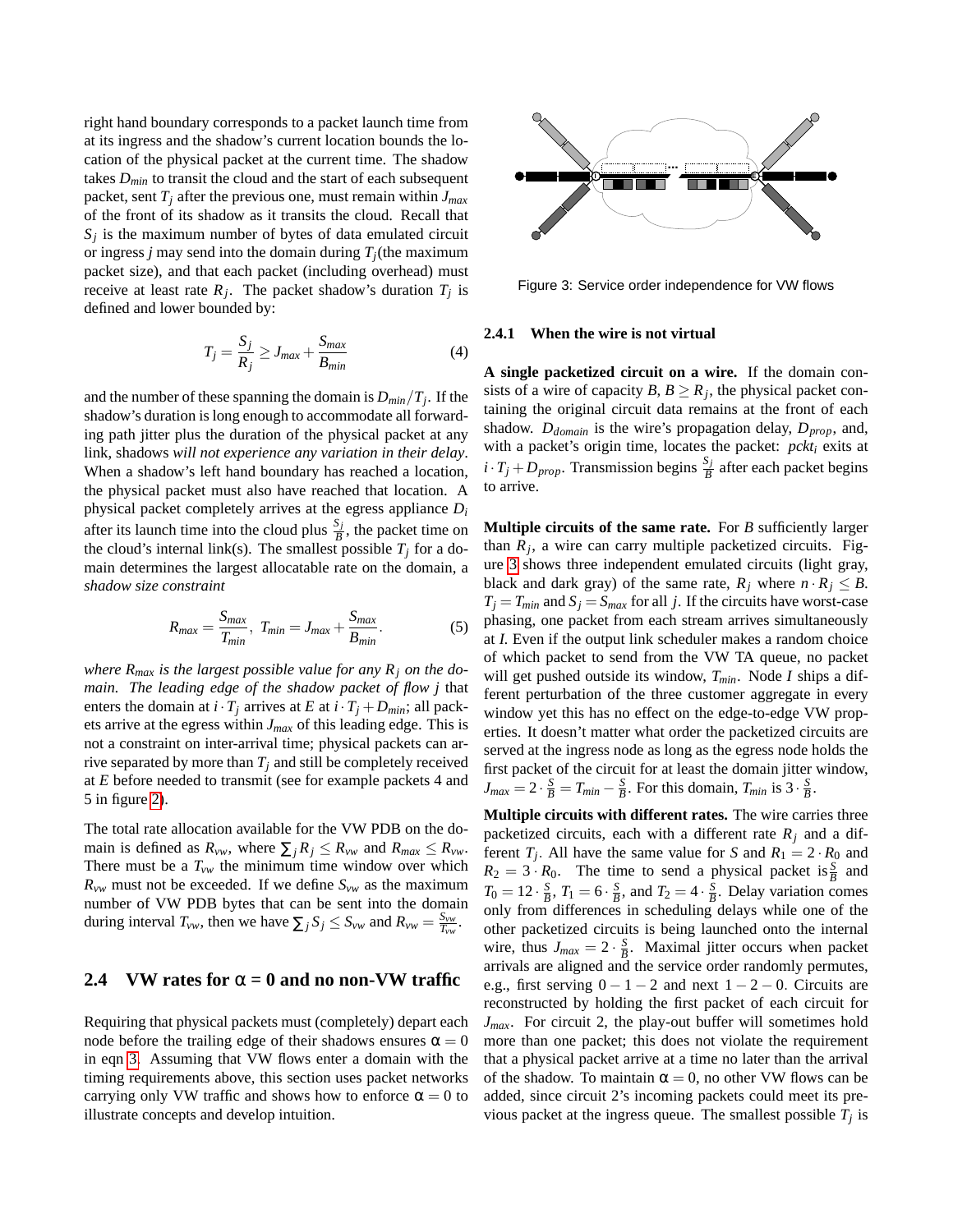$3 \cdot \frac{S}{B}$ , as in the previous example. Although each emulated circuit has a different rate and a different sized shadow packet, each shares the same *Jmax* and each maintains the arrival of its packet flow without timing gaps independently from the other. Further, timing alignment between the flows is completely immaterial, giving *jitter independence* between the flows.

Though the two examples have the same *Tmin*, efficiency is lost with mixed rates and the requirement that  $\alpha=0$ . That is, without synchronization on the framing, the total bytes sent during any  $T_{min}$  must maintain  $S_{vw} = \sum_j S_j \leq \frac{T_{min}}{B_{min}}$ . This is equivalent to allocating the maximum rate,  $R_j = \frac{S_{max}}{T_{min}}$  to all VW flows even though, as in this case, some of them may be operating at a lower rate. Methods of recapturing some lost efficiency (without time synchronization) will be discussed in later sections.

#### **2.4.2 Transiting a multi-hop packet network**

Delay variation is increased due to encountering other traffic at each hop that can further move a physical packet around with respect to the boundaries of its shadow. A packet network may carry many VW flows using the VW PDB. Every link of the domain must have VW bandwidth available equal to or exceeding the maximum amount of VW TA that may transit it. To simplify terminology, we confine ourselves to the case where any link of the domain might need to carry the entire VW TA,  $R_{vw} = \sum_{j=1}^{n} R_j$ .

For heterogeneous link bandwidths, a physical packet duration varies as it crosses the network, never smaller than *Tmin*. Thus the VW aggregate must receive at least  $R_{vw}$  on every internal link over the time *Tmin*. The maximum rate that can be assigned to a VW flow is  $R_{max} = \frac{S_{max}}{T_{min}}$ . For multiple VW flows of different rates,  $R_j$ , and for  $B_{vw_l}$ , the amount of bandwidth reserved for the VW aggregate on link *l*:

<span id="page-5-1"></span>
$$
R_{vw} = \sum_{j=1}^{n} R_j \leq B_{vw_l}.\tag{6}
$$

*Tmin* defines the smallest time frame during which we can send no more than the amount of VW data which the domain can handle,  $S_{vw}$ . Let  $B_{min}$  be the smallest  $B_{vw}$ . Then with VW traffic alone, the *shadow size constraint* is  $T_{min} = \frac{S_{vw}}{B_{min}}$ .

#### <span id="page-5-0"></span>**2.4.3 A shadow frame,** *Tvw*

*Tvw* was previously defined as the minimum time window over which  $R_{vw}$  must not be exceeded. During each  $T_{vw}$ , the sum of all the emulated circuits' individual packets must not exceed  $S_{vw}$ , a constraint which must be enforced on the domain's boundary. This leads us to further generalize *Tvw* as the *shadow frame,* similar in function to a TDM timing frame in which individual circuits are allocated particular time slots. Unlike a TDM system, there is no need to enforce a relative timing reference on the various emulated circuits in the domain. Instead, we require that  $\sum_{i} R_i \leq R_{vw}$  and  $\sum_{i} S_i \leq S_{vw}$ . Although it does not have a synchronized timing reference across all entry points of the domain boundary, shadow frames are all the same duration and consist of the jitter due to the VW TA, the jitter from servicing packets of other traffic aggregates, and the transmission time of the packet.

Enforcement of  $\alpha = 0$  in eqn [3](#page-3-2) requires that  $min_i T_i \geq T_{vw} \geq$ *Tmin* (*Tmin* as in eqn [5\)](#page-4-1). As a result, any VW flow can have *at most* one packet in a shadow frame and all flows are allocated a "slot" in  $T_{vw}$ , whether they use it or not. Section [2.6](#page-7-0) presents approaches to increasing the efficiency thus lost.

### **2.5 VW in general networks**

#### **2.5.1 Adding non-VW traffic**

In eqn [3](#page-3-2) *all<sup>i</sup>* includes both the delay due to non-VW traffic aggregates, and the delay due to packets of the VW traffic aggregate. The jitter due to variation in these delay values is from the point of view of packets of the VW TA: *other jitter* caused by a VW packet queuing for packets of non-VW traffic aggregates and *self jitter* caused by queuing behind another VW packet, from the same VW flow or another VW flow. The worst case values for each of these makes up the *Jmax* term in eqn [5,](#page-4-1) determining the minimum size shadow frame and thus the maximum rate that can be supported on the domain. Rewrite the jitter window constraint as:

<span id="page-5-2"></span>
$$
T_{vw} \geq J_{max_{other}} + J_{max_{self}} + \frac{S_{max}}{B_{min}} \tag{7}
$$

#### **2.5.2 Edge constraints: policing the ingress**

The definition of  $T_{vw}$  requires that no more than  $S_{vw}$  bytes enter the domain during any shadow frame. A packet that would cause violation of this requirement will be discarded. From section [2.4.3,](#page-5-0) enforcement of this requirement can be distributed among the *n* VW flows by enforcing a rate limit *R<sup>j</sup>* over duration  $T_i$  for each VW flow *j*, e.g. by strictly policing the *j*th ingress to packets no larger than  $S_i$  spaced at intervals *Tj* . A precise definition of this edge constraint is given in section [3.1](#page-9-0) to use in implementing traffic conditioning.

#### **2.5.3 Required per-hop behavior**

The departure rate for the VW TA on all network links must  $be \ge R_{vw}$  over  $T_{vw}$ . Conceptually, a scheduler where the queue holding the VW aggregate gets a token good for *Svw* bytes every  $T_{vw}$  suffices; at the time granularity of  $T_{vw}$ , the VW TA can always get the *Svw* bytes out. We call this generalized forwarding behavior *virtual priority*. A wide range of packet scheduler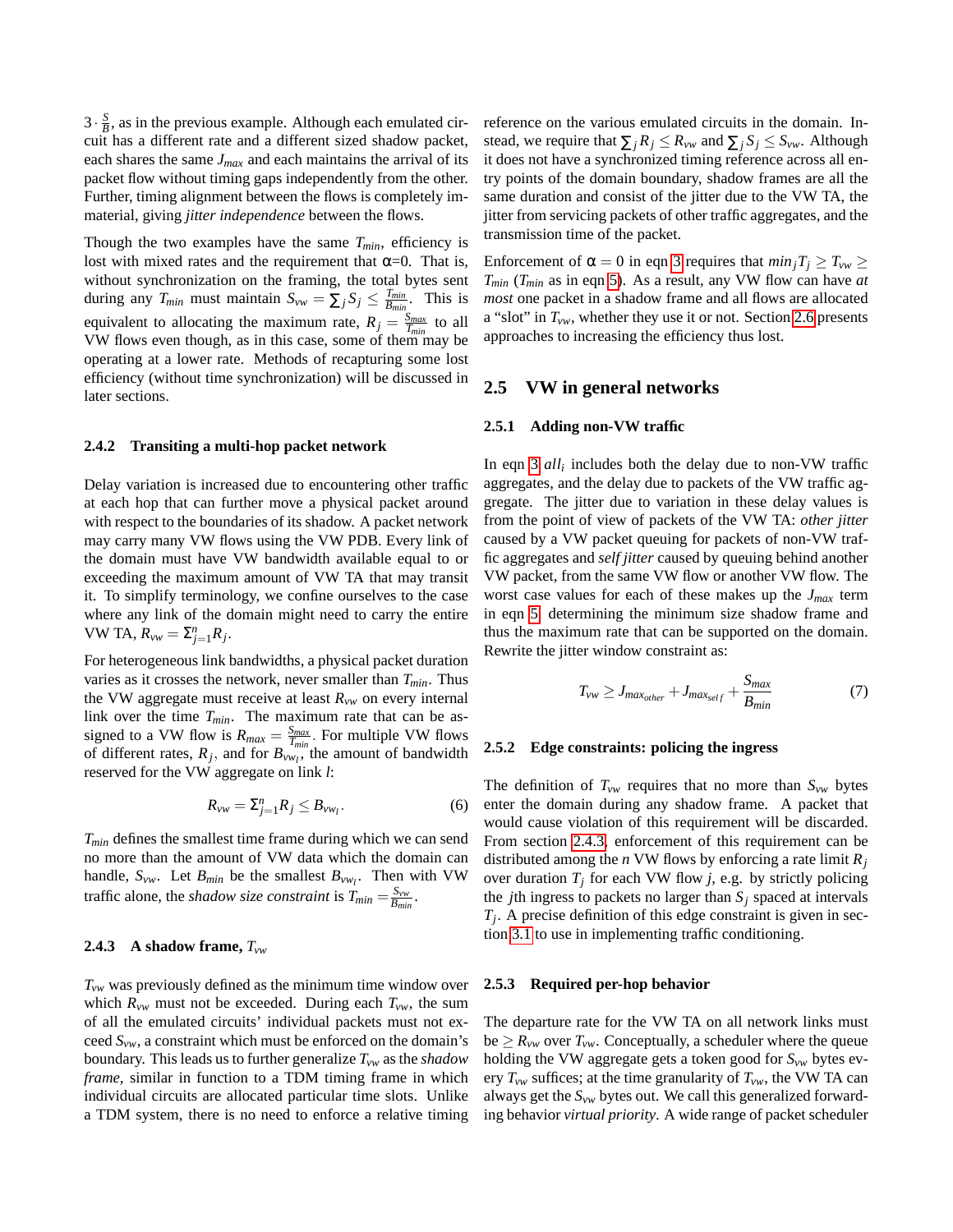implementations can be configured this way, some more effective in providing small jitter values than others.

For any output link packet scheduler, there is a *scheduler cycle time,* τ*cycle,* between initial service times of the VW TA's queue. τ*cycle* is made up of the time the scheduler spends servicing the VW queue,  $\tau_{vw}$ , and the time the scheduler is preempted (from the point of view of the VW TA) by non-VW traffic. For a particular output link *l*,  $\tau_{cycle_l} = \tau_{other_l} + \tau_{vw_l}$ . For a work conserving scheduler, τ*cycle* can vary between 0 and an upper bound imposed by the scheduler's characteristics and configuration: we are interested in the upper bound. The cycle time imposes a constraint on *Tvw*. During each cycle, the scheduler sends  $\tau_{vw}/B_l$  bytes of the VW TA. If *k* is the minimum number of worst case cycles (maximum time servicing *other* queues and the minimum time servicing the *VW* queue) it takes to send  $S_{vw}$  bytes, then  $T_{vw} \geq k \cdot \tau_{cycle}$  where  $S_{vw}/R_{vw} \leq T_{vw}$ . Note that  $\tau_{vw}$  is always long enough to send at least one packet.

#### **2.5.4 Determining self jitter**

**Packets of the same VW flow.** A packet can only be jittered by packets of its own VW flow if a previous packet hasn't completely departed at the time a packet arrives. Since a VW flow enters the domain with strictly enforced rate  $R_j$  (over duration  $T_i$ ) and must receive at least that rate on every link inside the domain, for two packets of the same VW flow to meet, the departure rate on some link must be less than  $R_j$  over  $T_j$ . Eqn [6](#page-5-1) requires the departure rate for all links  $\geq R_{vw}$  during  $T_{vw}$  so proper VW configuration will not allow this condition; no statement can be made for a misconfigured network. Thus each packet of a VW flow has a variation within the shadow frame that is independent of the other packets in the flow.

**Packets of other VW flows.** Using the results of section [2.4.1](#page-4-2) and eqn [5](#page-4-1) allows multiple VW flows to be transparently aggregated into a single VW PDB. In the case where the VW PDB is made up of *n* VW flows, the worst possible self-queue occurs if packets of all *n* arrive simultaneously at some output link. Enforcing the jitter window constraint on  $T_{vw}$  includes the maximum variation in time displacement any VW packet can experience, then *no* new packets from any VW flow can arrive for at least time  $T_{vw}$ . At the end of this time, there can only be packets left in the VW TA's queue if the queue's departure rate is less than  $R_{vw}$  over this time scale,  $T_{vw}$ . This violates eqn. [6.](#page-5-1)

Strict ingress policing combined with eqns [4](#page-4-3) and [6](#page-5-1) prevents a packet of a VW flow from being delayed by a packet of any other VW flow more than once. Thus the *worst case* selfjitter caused by aggregation is a linear function of the number of VW flows in the aggregate that is independent of topology. The self-jitter that a particular VW flow can encounter is bounded by:

$$
J_{self(j)} \le (k \cdot \tau_{cycle} - \frac{S_j}{B_{min}})
$$
 (8)

where  $k \cdot \tau_{cycle}$  is the time to clear the VW queue after simultaneous arrival of the *n* packets when there is a backlog of *other* traffic,  $k \leq n$ . Additional restrictions on the maximum number of VW flows that can share node output links would lead to a smaller upper bound on *k.*

Self jitter is bounded by the number of separate rate allocations or emulated circuits in the domain. Worst case self-jitter is a *domain* attribute that can be stated without reference to the detailed interior structure of the domain.

#### <span id="page-6-2"></span>**2.5.5 Determining jitter from other TAs**

Varying levels of non-VW traffic can affect the jitter at each hop, but the *worst case* delay variation does *not* require knowledge of the intensity of the non-VW TAs. Each VW packet can be jittered by non-VW TAs as much as τ*other<sup>l</sup>* at each link where  $\tau_{other_l}$  is the longest possible value. Then:

$$
J_{other_{max}} \leq \sum_{l=1}^{h} \tau_{other_l}
$$
 (9)

where the summation is over the contribution to jitter of each node along the route and  $\tau_{other}$  must be determined for each link if the network link bandwidth is not homogeneous. A looser bound can be obtained by replacing the summation with *h* · τ*othermax* .

#### **2.5.6 Example PHBs and resultant PDB parameters**

**Jitter for priority schedulers.** Delay variation in a mixed traffic network is minimized when VW packets have *strict priority* in forwarding nodes, i.e., a VW packet will only queue for a non-VW packet if it is already in service when the VW packet arrives. $\overline{8}$  $\overline{8}$  $\overline{8}$  The largest jitter to a VW flow occurs if all flows arrive at the minimum bandwidth hop simultaneously such that the flow's  $pckt_i$  is at the front of the VW queue,  $pckt_{i+1}$ at the end. Then:

<span id="page-6-1"></span>
$$
J_{self(f)} \le J_{self(f)_{max}} = \Sigma_{j=1}^{n} \frac{S_{j}}{B_{min}} \le (n-1) \cdot \frac{S_{max}}{B_{min}} \quad (10)
$$

where the second term bound is tighter if the  $S_i$  are close in size. If additional restrictions on the maximum number of VW flows that share links are present and known, *n* in eqn [10](#page-6-1) can

<span id="page-6-0"></span><sup>8</sup>An IP link scheduler is non-preemptive at the packet level. Fragmentation is only used very occasionally and on low bandwidth links. This would make the bound lower, but the analysis is identical, only using a smaller worst case wait, so it is not discussed further in this paper.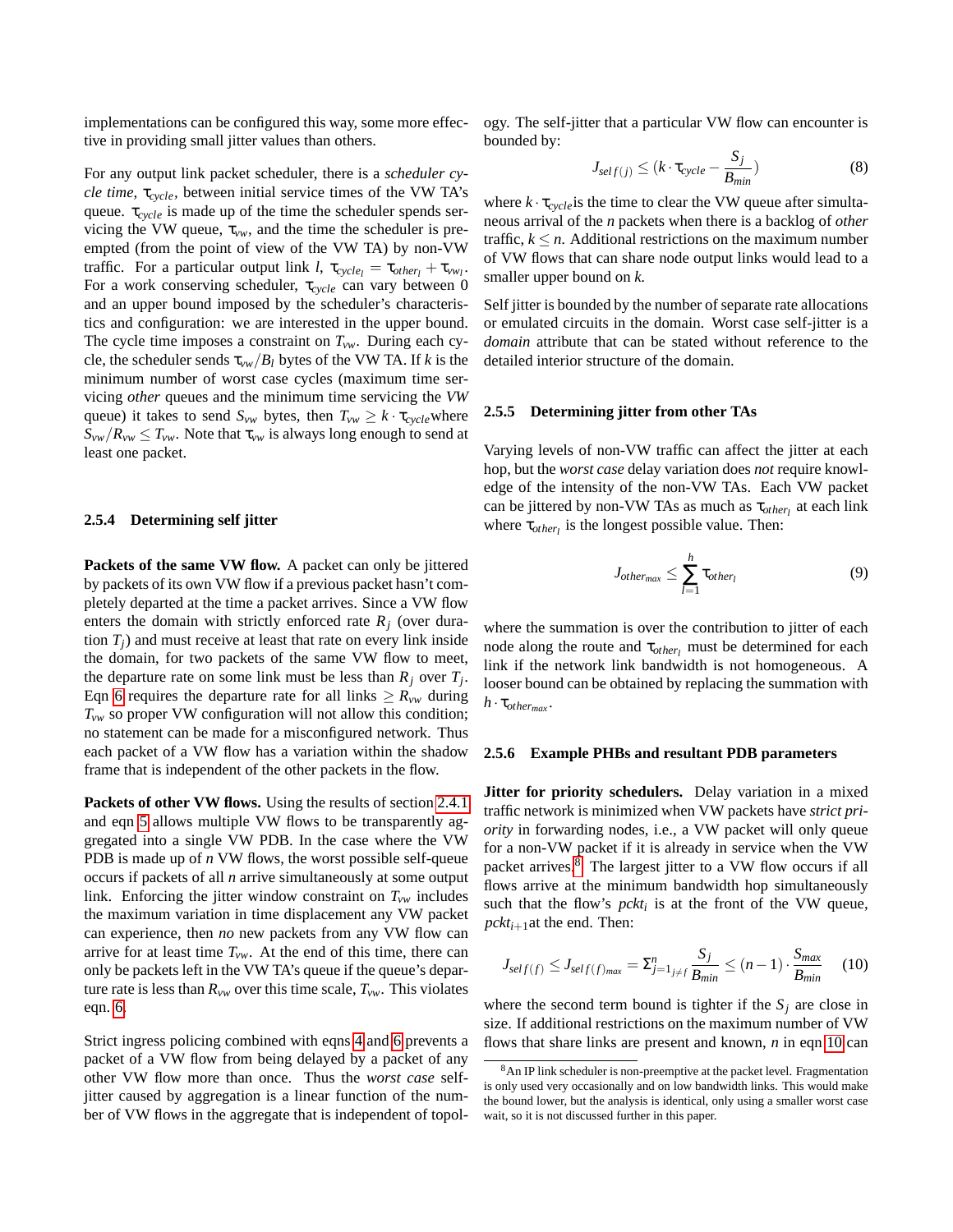be replaced with the upper bound on the number of VW flows to share a single output link

Since the VW traffic aggregate is uncorrelated with the other traffic aggregates, a VW packet may arrive at any time during the service of a non-VW packet at a particular link. In the worst case, a VW packet at link *l* will have to wait for τ*other<sup>l</sup>* =  $\frac{MTU}{B_l}$ .

Thus for a network domain of *h* hops,  $J_{othermax} = \sum_{l=1}^{h} \frac{MTU}{B_l}$ , and using eqn [10](#page-6-1) in eqn [7:](#page-5-2)

$$
T_{vw} \geq \sum_{l=1}^{h} \frac{MTU}{B_l} + \Sigma_{j=1}^{n} \frac{S_j}{B_{min}} + \frac{S_f}{B_{min}} = \sum_{l=1}^{h} \frac{MTU}{B_l} + \frac{S_{vw}}{B_{min}}.
$$

**Jitter for a round-robin scheduler.** Though a fairly common vendor implementation choice, Weighted-Round-Robin and Deficit-Round-Robin schedulers can lead to large jitter. Nevertheless, such schedulers can be suitable for the VW PDB.Let weight  $W_q$  be the maximum number of bytes sent at each visit to queue *q.* The worst case cycle time of a WRR or a DRR scheduler can be written as  $\tau_{cycle} = \sum_{q} \frac{W_q}{R}$  $\frac{v_q}{B}$ . Then  $\tau_{other} = \frac{1}{B} \cdot (\Sigma W_q - W_{vw})$ . Many implementations compute weights in number of packets, as in the example here. Packet sizes for the non-VW TA are bounded by *MTU* and packet sizes for the VW TA are bounded by  $S_{max} \leq MTU$ . Assume the upper limits and write:

$$
\tau_{other} = \frac{MTU}{B} \cdot (\Sigma W_q - W_{vw})
$$

where the  $W_q$  are in packet counts and must be integer.

In figure [4,](#page-7-1) the VW traffic aggregate is using queue 5 configured at 50% of the output link bandwidth (weight 5), queue 4 has 40% (weight 4)and queue 1 has 10% (weight 1). The worst case variation in *q5*'s inter-departure time occurs if *q1* and *q4* are both backlogged. In this case 4 packets from *q4* and one packet from *q1* are sent immediately after every 5 packets from *q5* so 17% of *q5*'s packets are separated by 6 MTU times and the remainder are back-to-back.

For this scheduler note that, since the weights must be integers, the maximum jitter is dependent on the *smallest* share allocated. For example, if *q1* has a share of 1% of the output link, *q4* 49% and *q5* still has 50%, the total number of shares in  $\tau_{cycle}$  is 100 and the scheduler will delay 50 packet times before revisiting *q5*. Even if the amount of traffic admitted to the TA using *q5* is limited to far less than 50% of the link, the cycle time must still include the 50 packets of non *q5* traffic. Thus, increasing the share of *q5* beyond its allocation cannot decrease *Jmax*.

Schedulers with different ways of sharing the link could decrease the maximum jitter contribution by decreasing τ*cycle*. The above example is one of the poorer choices of link scheduler for realizing a VW PDB but it can still be utilized to deliver an appropriate virtual priority per-hop behavior.



<span id="page-7-1"></span>Figure 4: Example of delay variation due to scheduler

#### **2.5.7 On relating VW rate allocations and jitter**

The VW PDB rate allocation trades off with jitter bounds. As  $R_{vw} \leq S_{vw}/T_{vw}$ , we now have

$$
T_{vw} \ge \max_l (k \cdot \tau_{cycle_l}) + \Sigma_{l=1}^h \tau_{other_l}
$$
 (11)

Since  $R_{vw} \ge \sum_{j=1}^n R_j$  and  $T_{vw} \le T_j$ , rate allocations among the different ingresses or flows can only be varied by increasing individual  $T_j$ 's and by variations in  $S_j$ 's. Then largest rate that can be allocated is  $R_j = \frac{MTU}{T_{vw}}$ . A small  $T_{vw}$  minimizes jitter, but may limit *Svw* so that either the total rate allocation is small or the number of individual VW flow allocations is quite limited. A large *Tvw* increases domain jitter. Further, as more separate allocations are made, *n* increases, and the self-jitter increases.

#### <span id="page-7-0"></span>**2.6 Extending the definition to gain efficiency**

#### **2.6.1 Mixed rates and inefficiency**

*Tvw* defines a time frame during which we can send no more than the amount of VW data which the domain can handle,  $S_{vw}$  and thus far we have further constrained  $T_{vw}$  to keep  $\alpha = 0$ in eqn [3](#page-3-2) which requires treating all allocations as if they were *Rmax*. Suppose there are 3 VW flows using the same packet size, *S*, two of rate *R* and one of rate  $2 \cdot R$  to be sent through a single wire domain, like the one shown earlier in figure [3.](#page-4-0) Then each flow must be allocated a rate  $2 \cdot R$  and  $6 \cdot R \leq B$ , and inefficient use of the bandwidth.

Suppose that  $B = 4 \cdot R$ , exactly the sum of the actual VW flow rates and we attempt to apply the VW PDB. Figure [5](#page-8-0) shows the lower rate flows, black and light gray, allocated 1/4 share each while the higher rate flow (dark gray) gets a 1/2 share. Dark gray's shadow is  $T_{dg} = 2 \cdot S$  (the dotted dark gray line), the others are  $4 \cdot S$ . The emulated circuits can have any relative time phase, so packets from all three may arrive simultaneously at *I*. *I* has no per-flow state, thus the serving order for the three is random and the two low rate circuits may be served before the high rate. Thus there are no dark gray packets in its third shadow frame and two in its fourth. This results in a non-zero  $\alpha$  in eqn [3](#page-3-2) though only one other packet could be encountered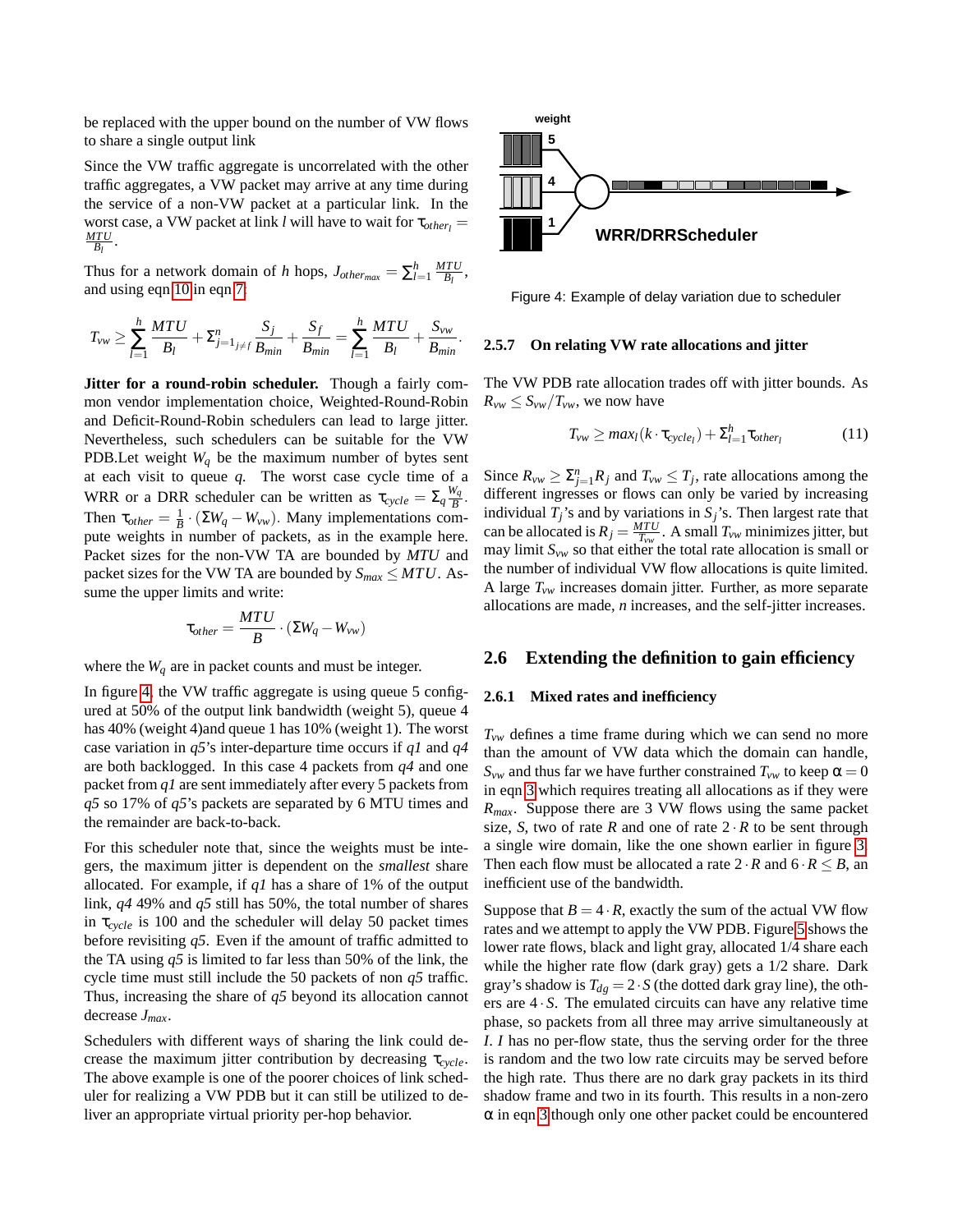

<span id="page-8-0"></span>Figure 5: Effect of different circuit rates

in this case, thus  $\alpha = 0$  for all even values of *i*. If the dark gray circuit uses  $d_{playout} = max_j T_j \leq J_{max}$ , it can still be reconstructed without gaps.

#### **2.6.2 Delay variation and use of the domain shadow frame** when  $\alpha > 0$

Use of a non-zero  $\alpha$  leads to more efficiency in the VW PDB, but it must be applied so that delay variation is bounded and an intuitive use of the domain shadow frame results. Revisiting section [2.2](#page-3-3) and eqn [3,](#page-3-2) delay is bounded if, for some *m, pckt<sup>i</sup>* never queues behind *pckti*−*m*, i.e., a maximum of *m* packets of the same VW flow may be present in the same queue in-side the domain. This implies that in eqn [3,](#page-3-2)  $\alpha = 0$  for all  $i = m, 2m, 3m, \dots$  and that jitter from these *m* packets cannot accumulate past the shadow frame time  $T_{vw}$ . With this extension, larger rate allocations can be made by permitting individual flows to send more packets during  $T_{vw}$ . That is, individual rate allocations  $R_i$  are not limited to a maximum of one MTU during *Tvw* and the individual circuit frames, *T<sup>j</sup>* , can be *smaller* than  $T_{vw}$ . The rate bound remains the same,  $R_{vw} \ge \sum_{j=1}^{n} R_j$ , but now we can allocate individual rates up to  $R_j = \frac{m \cdot S_j}{T_{\text{max}}}$  $\frac{n!}{T_{vw}}$  where *m* is an integer. Then ingress *j* can send one packet of size  $\leq S_j$ every  $T_j = \frac{T_{vw}}{m}$ . Clearly, no value of  $T_j$  is less than  $\frac{S_{min}}{R_{vw}}$  where  $S_j = S_{min}$ , the smallest packet size possible for the domain.

More specifically, for each emulated circuit or ingress, there is an  $m_j$  which gives both  $T_j = \frac{T_{vw}}{m_j}$  and the maximum number of packets of VW flow *j* that a packet of flow *j* can queue behind,  $m<sub>i</sub> - 1$ . Define

$$
m_j \cdot T_j = k \cdot T_{vw}
$$

where both  $m_i$  and  $k$  are arbitrary integers larger than 1, but subject to the constraints above and

$$
T_{vw} \geq \frac{\sum_j m_j \cdot S_j}{R_{vw}}.
$$

with worst-case self-jitter for a particular flow

$$
J_{selfmax} = \frac{\sum_{j_{j\neq i}} m_j \cdot S_j}{B_{min}}
$$



<span id="page-8-2"></span>Figure 6: Probability density of non-VW jitter after 1 to 3 hops

The most efficient allocation then is when  $k = 1$ . That is, pick *Tvw* for a domain as in eqn [5](#page-4-1) such that the *smallest* desired rate allocation is expressed as a basic rate,  $\frac{S_{max}}{T_{yw}}$ . This means that every shadow frame will hold *at least* (rather than *at most*) one packet of an actively sending ingress or emulated circuit *j*. This treats the larger rate flows like an aggregate of minimum rate flows, a particularly appropriate choice if the flow is indeed an aggregate, e.g., a trunk containing many voice calls. In the allocation and provisioning process, each emulated circuit or ingress should be given a rate allocation that is a multiple of the basic rate for the domain. Then the worst case self-jitter occurs by queuing behind one packet of each of these basic rate allocations<sup>[9](#page-8-1)</sup>, or

$$
J_{self_{max}} = \frac{R_{vw}}{\frac{S_{max}}{T_{vw}}} \cdot \frac{S_{max}}{B_{min}} = \frac{R_{vw} \cdot T_{vw}}{B_{min}}
$$

### **2.7 Putting the jitter effects together: practical limits**

**Relaxing the dependence on hop count.** The worst case jitter from non-VW traffic is linearly dependent on the length of the path (in hops) that a packet follows. This *worst case* bound is *highly* unlikely and where it is sufficient to statistically bound jitter to a very high probability, the dependence on hop count can be greatly relaxed. In general, the approach of statistically bounding service quality is quite practical and frequently used, e.g. "five nines" availability.

If the *other* traffic fills its share of the network (a congested network) and all packets have length *MTU*, then the probability of waiting at each hop is uniformly distributed from 0 to τ*other*. Assuming that all hops have the same τ*other*, the spread of possible values after *h* hops is from *0* to *h* · τ*other*. The joint probability function for all the hops is the convolution of that of the individual hops, illustrated graphically in figure [6](#page-8-2) where the single hop worst case is normalized to unity. ([SLFCNV] contains a useful and readable analysis of the evolution of the

<span id="page-8-1"></span><sup>&</sup>lt;sup>9</sup>The arithmetic is altered somewhat if  $S_j < S_{max}$ , but the results are straightforward.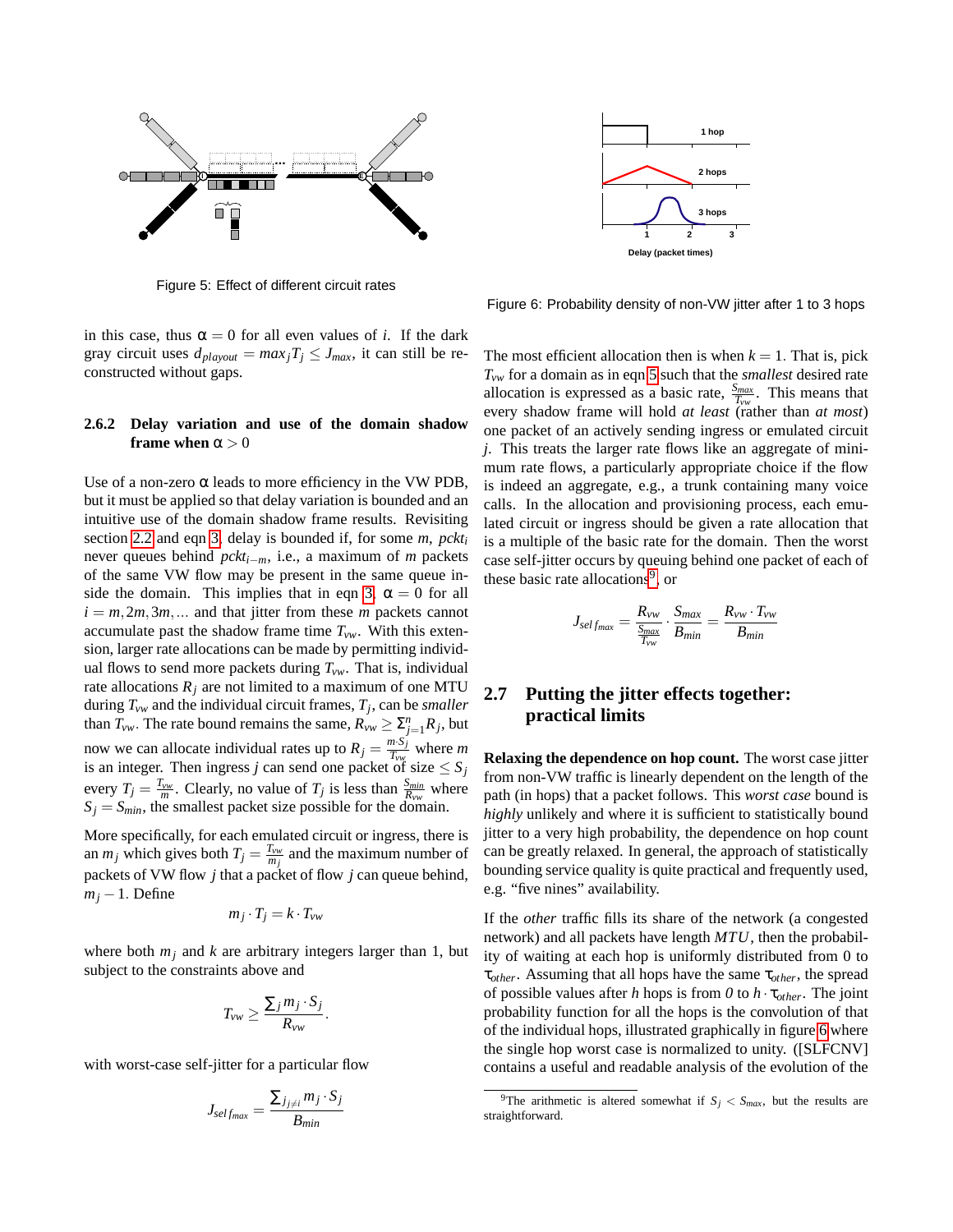parameters of the convolved density function with *h*.) The convolved pdf approaches Gaussian distribution,  $\frac{e^{2\alpha^2}}{2\alpha^2}$  $rac{e^{2\sigma^2}}{\sigma\sqrt{2\pi}}$  with mean value  $\mu_h = \frac{h}{2} \cdot \tau_{other}$ . This is not a tight estimate until *h* is large, but the spread of the Gaussian is *larger* than that of the convolution, overestimating the spread, thus suiting our needs quite well. A bound of 99th percentile for the Gaussian distribution  $(\pm 3\sigma)$  of the mean) used to estimate the actual distribution is a higher probability bound ( $\geq$  99%) for the actual distribution.

When delays are distributed uniformly over τ<sub>other</sub> at each hop,

$$
\sigma_h = \sqrt{\frac{h \cdot \tau_{other}}{12}} \, and \, 3\sigma_h \cong 0.9 \sqrt{h \cdot \tau_{other}}
$$

With stationary link utilization levels, 6σ*<sup>h</sup>* would be useful as a high probability estimate of the *Jothermax* about the mean. Experimentally convolving these functions shows that, at each hop,  $2\sigma_h$ , or  $\approx 0.6\sqrt{h\cdot\tau_{other}}$  is sufficient to yield a 97.5*th* percentile bound. As stationary utilization levels can not be assumed in general, a high probability bound for domain jitter that holds without regard to fluctuations in traffic load must cover the range from one packet seeing the minimum delay to an adjacent packet seeing the maximum delay a packet is likely to see under high load conditions or  $J_{othermax}^{est} = \mu_h + 2\sigma_h =$  $\frac{h \cdot \tau_{other}}{2} + 0.6\sqrt{h \cdot \tau_{other}}$ . Most ISP domains have maximum diameters of about six hops and most enterprise domains about ameters or about six hops and most enterprise domains about 10 to 12 hops. If, as a practical matter, a value of  $k = \sqrt{h}$  of 3 to 5 is used, the resulting bound covers jitter to a very high probability.

**Effects of realistic utilizations and packet sizes.** Two of the above assumptions lead to larger values of τ*other* than in realistic networks, 1) *MTU*-sized packets and 2) high link utilization. Network studies show more than half of all packets are smaller than 100 bytes and the effect of the presence of smaller-than-MTU sized *other* packets will decrease τ*other* . Further, most network links are utilized at levels much less than 100% making the probability of incurring *no* delay at a hop more likely. If the per-hop probability is weighted by the link's utilization, it changes the per-hop distribution to an impulse weight of  $1 - util$  at 0 and, roughly, the rest of the probability, *utilization*, uniformly distributed from *0* to τ*other*. The latter has the effect of decreasing the mean value to *utilization*  $\times$   $\mu_h$  without the weight at zero delay. A practical, but still conservative, jitter bound is:

$$
J_{other_{max}}^{est} = util \cdot (\mu_h + 2\sigma_h) = util \cdot (\frac{h \cdot \tau_{other}}{2} + 0.6\sqrt{h \cdot \tau_{other}})
$$
\n(12)

when all hops have the same  $\tau_{other}$ . If not, replace  $h \cdot \tau_{other}$ with  $\sum_{l=1}^{h} \tau_{other_l}$ . If the values of  $\tau_{other_l}$  are greatly different, it may be best to put the hop with the large value of τ*other* into another DS domain, re-timing at the edge. That is, where specific highly utilized links exist next to several less utilized links (e.g. at an access network), those links should be made to belong to a separate DS domain.

**Implications for real networks.** Although the hop count contribution to *Jothermax* at first appears daunting, it becomes less so when 1) a high probability bound is acceptable in place of the upper bound and 2) typical hop counts for domains are considered. Further, in many cases, the rate allocations of the VW PDB and, indeed the total *Rvw*, are modest compared to the capacity of the network links, enabling simplifications in provisioning and use. These computations are useful in understanding delay variation and its bounds and trade-offs in provisioning, but may also be used to give confidence to work from measurement samples of the real probability distribution of jitter across the target network domain, using this understanding of the actual distribution to inform setting the value of *Jmax*. An example of a closely related empirical approach is outlined in [EMP] for a tier 1 ISP.

## **3 TECHNICAL SPECIFICATION OF THE VW PDB**

The results of the previous sections can be applied to more formally specify a VW PDB and its resultant attributes as in [RFC3086]. This specification covers traffic conditioning at the domain edge, PHB configuration, parameterized attributes, and rules for concatenating this PDB across domains to build a service description.

## <span id="page-9-0"></span>**3.1 The VW PDB at the edge: traffic conditioning**

Figure [7](#page-10-1) illustrates a DS domain on which a VW PDB has been defined with parameters  $(R_{vw}, T_{vw}, J_{max}, S_{max})$ . The edge of **D**, shown as a "cloud" outline, must enforce the rules on entry to the VW PDB's traffic aggregate. As long as packets enter the VW traffic aggregate (by crossing the domain edge) at less than or equal to the VW PDB's configured rate  $R_{vw}$ , the packets will be delivered across the domain with a very high probability and with almost no distortion of the inter-packet timing imposed by the source. However, any packets sourced at a rate greater than the VW configured rate will be unconditionally discarded. In general, a VW PDB is said to have a configured rate  $R_{vw} = \frac{S_{vw}}{T_{vw}}$ .

*"Sourced at a rate greater than the VW configured rate"* is defined as sending more than  $S_{vw}$  bytes in  $T_{vw}$  with respect to a measurement interval *interval<sup>i</sup>* . Measurement intervals are defined relative to the arrival time of the first VW packet,  $t_0$ , as

<span id="page-9-1"></span>
$$
interval_i = [t_0 + i \cdot T_{vw} - 2\Delta, t_0 + i \cdot T_{vw} + 2\Delta)
$$
 (13)

where  $i \geq 1$  and  $T_{vw} \geq 2 \cdot \Delta \geq 0$ . The intent of the parameter ∆ is to 1) allow enforcement of the spacing of the arriving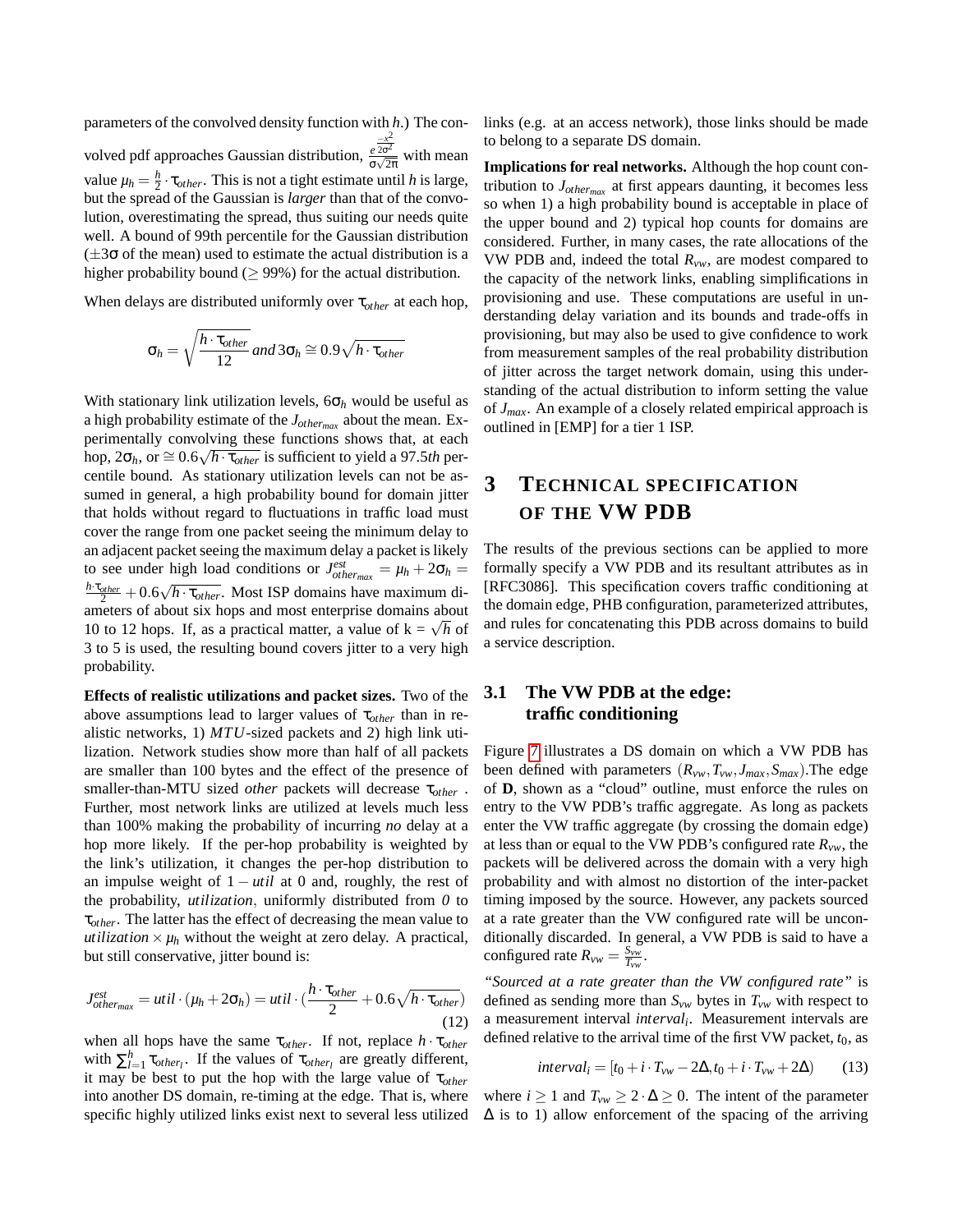

<span id="page-10-1"></span>Figure 7: A VW PDB on DS Domain D

packets and 2) avoid placing the measurement interval where small perturbations of arrival time would result in a violation for an otherwise compliant traffic aggregate. Thus ∆ should be the maximum permitted jitter in the arrival flow and, as such, must be included into its reconstruction delay at egress. If a range of packet sizes is permitted in the ingress flow,  $\Delta$  will need to be large enough to include the variation, *<sup>S</sup>max*−*Smin R* . To reduce buffering and the resultant delay in the reconstructed signal,  $\Delta$  should be kept small.<sup>[10](#page-10-2)</sup>

A policer that *enforces the rules on entry* to the VW PDB's aggregate only allows the allocated number of packets to be admitted during each  $T_{vw}$ . It can be described as a token bucket of depth  $\sum_j m_j$ , where each token is good for one packet and the additional restriction can be enforced that all packets must be  $\leq$  *S<sub>max</sub>*. The token bucket fill rate is  $T_{vw}$ , with tokens delivered at the beginning of time *interval<sup>i</sup>* and expired (if not used) at the end of  $interval<sub>i</sub>$ .<sup>[11](#page-10-3)</sup> An appropriate shaper for a conformant packet flow for this PDB would send one packet (of size  $\leq S_{max}$ ) every  $\frac{T_{vw}}{\sum_j m_j}$ .

Synchronized enforcement over the entire boundary is not necessary. In practice, an allocation process distributes the VW PDB among some *n* ingress ports of the domain and enforcement is also distributed among the ingress ports. Each ingress then becomes responsible for policing its allocation of the VW PDB for the domain. The notion of a "VW flow", a convenient fiction inside the cloud, has meaning at the domain edge as one of the *n* allocation chunks. At the edge, classifiers and policers are used to construct a flow that conforms to both the requirements of the VW PDB and its allocation policies. Each ingress VW flow is strictly policed to its rate  $R_i$  where packet sizes do not exceed *Smax,* though an allocation policy can be applied that further restricts a particular domain ingress to packets not to exceed size  $S_j \leq S_{max}$ , and packets enter spaced in time at  $T_j = \frac{R_j}{S_j}$  $\frac{\kappa_j}{S_j}$ .

For distributed enforcement, the restriction can be written for each ingress by replacing *Tvw* and *Smax* in equation [13](#page-9-1) with the ingress's  $T_i$  and  $S_i$  and a  $\Delta_i$  specific to that ingress. For example, in figure [7,](#page-10-1) the VW PDB's rate *Rvw* can be split among the six ingress ports so that  $\Sigma_{j=1}^6 R_j = R_{vw}$ ,  $S_j \leq S_{max}$ , and  $m_j \cdot T_j = T_{vw}$ . Any partitioning is possible that obeys those constraints. The worst case "self jitter" for the VW aggregate increases by *m<sup>j</sup>* packets with each additional ingress policing point.

Packets that pass this policing must be marked in their DSCP field with the codepoint that selects the PHB configured as described in Section [3.2.](#page-10-0)

## <span id="page-10-0"></span>**3.2 Individual node PHB requirements: virtual priority queue (VPQ)**

This section specifies the required configuration for the PHB used by VW and the relationship of the per hop parameters to bounds on the VW parameters. In application, some iteration of parameters may be needed subject to realizability constraints.

**Relating** *Rvw***, the total VW rate on the domain, to PHBs.** VW PDB parameters  $(R_{vw}, T_{vw}, J_{max}, S_{max})$  derive from the limitation of the per-hop behavior that can be configured on each particular domain. The maximum rate for the VW TA that can be supported on a hop is  $\frac{\tau_{vw}}{\tau_{cycle}} \cdot B_l$  ( $\tau_{vw}$  and  $\tau_{cycle}$  as in section [3.1\)](#page-9-0). The minimum value of this bound on all the domain's hops upper bounds  $R_{vw}$ . Then  $T_{vw}$  is lower bounded by considering the maximum jitter of the domain and *Svw* is the amount of VW traffic that can be transmitted by every hop over  $T_{vw}$ .

**Relationship of**  $S_{vw}$ .  $S_{vw}$  is the maximum number of bytes that may be sent in that time window,  $S_{vw} = \frac{R_{vw}}{T_{vw}}$ . However, it also can be used to compute the maximum self-jitter a VW packet of size *S* can see,  $J_{self_{max}} = \frac{S_{\text{vw}} - S}{B_{\text{min}}}$ . If there is a target number of emulated circuits for a domain or, alternatively, a target number of "basic rate allocations", where *n* is that target, then  $S_{vw} = \sum_{j=1}^n S_j$ .

**Relating**  $T_{vw}$  **to PHBs.** A VW PDB can be constructed on a domain if the individual nodes can be configured so as to bound the forwarding jitter of each packet. The *packet forwarding jitter* is defined as the difference between the node service time for any *pckt<sup>i</sup>* (of size *S*) that may experience competing traffic at the node and the node service time for the same size (and DSCP) packet (sent on a link of bandwidth *B*) when there is no competing traffic. Thus the packet forwarding jitter  $≤$  ( $\tau_{cycle} + fwd$ ) − ( $\frac{S}{B} + fwd$ ) =  $\tau_{cycle} - \frac{S}{B}$  where  $\tau_{cycle}$  is the scheduler cycle for the node as defined in section [2.5.5.](#page-6-2) This bound must hold so long as the arrival rate of the aggregate to its queue does not exceed its configured bound. The arrival rate of the aggregate is said to be *within its configured bound* if, in a network which is conditioned at the edge as described in section [3.1,](#page-9-0) there is some  $\tau_{cycle}$  for which the number of

<span id="page-10-2"></span><sup>&</sup>lt;sup>10</sup>It should be possible to more closely bound the measurement interval if some feedback mechanism is applied to the input stream.

<span id="page-10-3"></span> $11$ This is necessary as late arrivals will be permitted if tokens are not expired.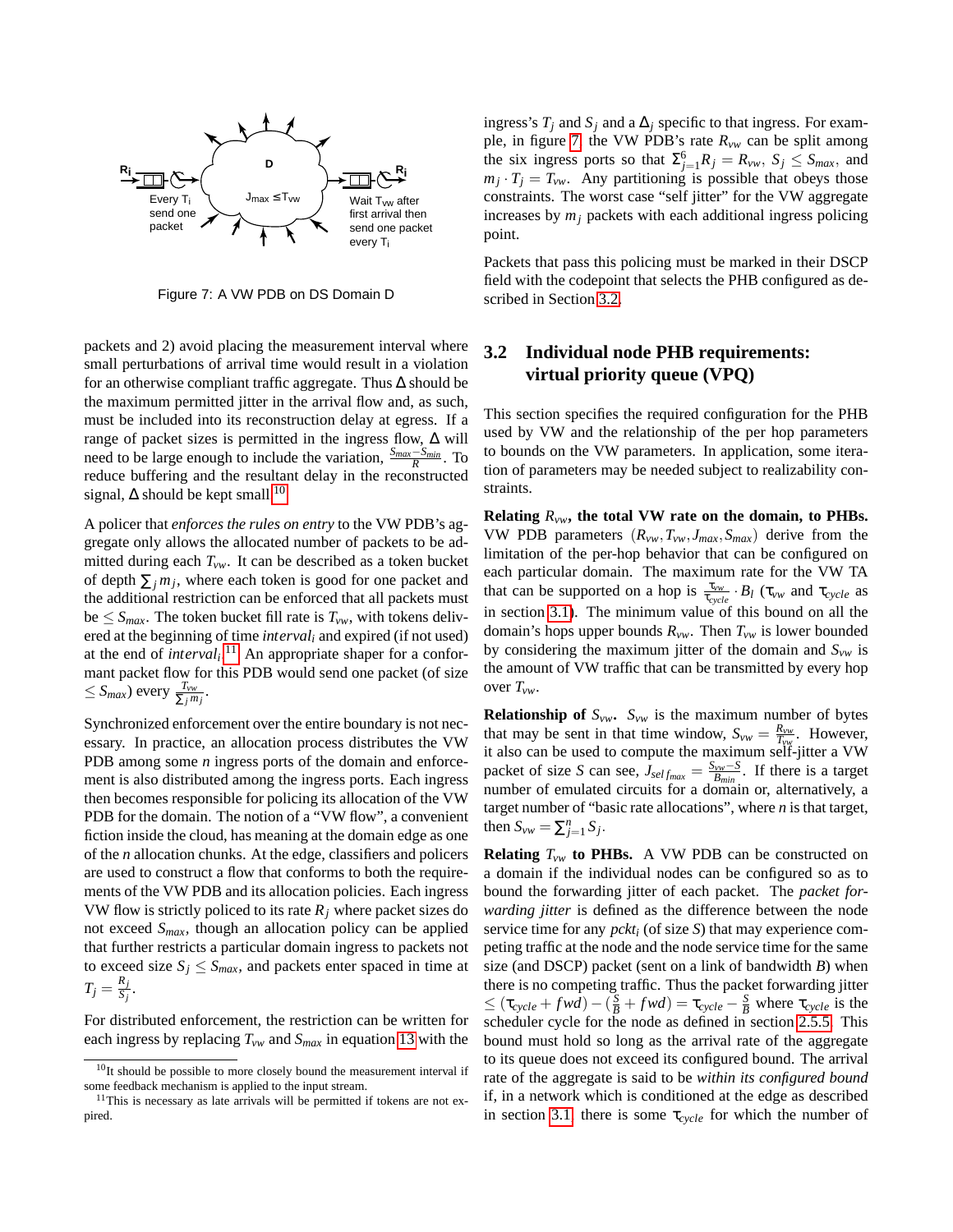VW bytes arriving at the node does not exceed *Svw*. The domain shadow frame is lower bounded by the largest τ*cycle* on all possible VW hops,  $max_h(\tau_{cycle_h}) \leq T_{vw}$ .

For a priority queue (PQ) scheduler,  $R_{vw} = \frac{S_{max}}{S_{max} + MTU} \cdot B_{min}$ . If the desired allocations for the domain results in *Svw* bytes per shadow frame, then  $T_{vw} = S_{vw} \cdot \frac{S_{max} + MTU}{S_{max} \cdot B_{min}}$ . If  $S_{max} = MTU$  and all  $S_j = S_{max}$ , then  $T_{vw} = 2 \cdot n \cdot \frac{MTU}{B_{min}}$ . Then  $J_{max}$  can be reduced by decreasing *n*, and thus  $S_{vw}$ , but  $R_{vw}$  cannot be changed.

We define a node to exhibit virtual priority queue per-hop behavior over some time  $\tau_{vpq}$  if the forwarding behavior "looks" like" a priority queue to packets of the VW traffic aggregate over  $\tau_{vpq}$  that is, there is a finite  $\tau_{cycle} = \tau_{vpq} = \frac{S_{vw}}{B} + \tau_{other}$ . We refer to the time period  $\tau_{vpq}$  as the *VPQ bound* of a particular output link.

#### **3.3 Concatenating VW PDBs**

Each domain boundary output interface that can be the egress for VW traffic must strictly shape that traffic as described in section [3.1.](#page-9-0) The shaping parameters must not be more aggressive than the policing parameters the downstream domain uses at its ingress. As part of the VW PDB definition, each domain boundary input interface that can be the ingress for VW traffic must strictly police that traffic as described in section [3.1.](#page-9-0) The two DS domains must agree upon how the traffic from the upstream will be policed at the downstream. There are many methods of doing so, most current ones reflecting business practices rather than technical practices. Each DS domain reconstructs an unjittered stream, but at the cost of delay. This delay has a known bound that can also be exported to any downstream DS domains if necessary.

#### **3.4 Real world considerations**

Section 1.1 listed our assumptions on routing and their justification. Although routing instability will generally translate directly into VW service degradation, properly configured networks do not experience frequent routing changes as they can lead to packet loss and excessive delays. Networks that experience routing problems on time scales short enough to have a significant impact on the service level that can be specified for a VW service are not good candidates for VW. It is possible for a particular VW service to see no disruption after a routing event since effects depend on the severity of the problem and the VW packets should clear the network most quickly. A reasonable expectation on frequency of routing outages should be accommodated statistically in an SLA for a VW service.

Multipath routing of VW will, in general, increase the jitter and degrade the service unless either the paths are exactly the same length, technology, and configuration (so there is no effect on jitter) and/or the routing decision is such that it always sends any particular customer down the same path. The interested reader should be able to follow the analysis to see that each multipathing opportunity in the network could lead, at worst, to a VW packet being displaced one more time by a packet that it has previously met. In conservative allocations, this is likely to be subsumed by the allocation for "other" jitter, but it is certainly possible to account for it.

The analysis assumed traffic policers and link schedulers are perfect and mathematically exact. For real world applicability, incorporating 5-10% overhead factors should accommodate deviations from perfection.

## **4 IMPLEMENTATION CONCERNS AND EXAMPLES**

Definition of a VW PDB is one step in IP circuit emulation. For large scale practical applicability, provisioning algorithms and software capable of handling a non-trivial number of circuits should be investigated and evolved, a process that can be highly dependent on topological effects. Such work is sufficient for another paper, but simple techniques are effective in some cases; the approach in [EMP] for example, or this small motivational example on enterprise voice-over-IP.

An enterprise uses VW to provision a large scale, internal VoIP telephony system. Internal links are all Fast Ethernet (100Mb/s) or above, arranged in a three-level hierarchy (switching/aggregation/routing) so the network diameter is 5 hops. Typical telephone audio codecs deliver a packet every 20ms. At this codec rate, RTP encapsulated G.711 voice is 200 byte packets and G.729 voice is 60 byte packets.<sup>[12](#page-11-0)</sup>

Using G.711,  $J_{othermax} = 5 \cdot \frac{1500 bytes}{100 Mbps} = 0.6 ms$  and  $J_{selfmax} =$  $n \cdot \frac{200 \text{ bytes}}{100 \text{ Mbps}}$ . *R* is the basic rate allocation for this VW PDB of 80 kbps and the shadow frame  $T_{vw}$  is most sensibly defined at 20 ms, its minimum. Then the largest number of calls for this network is  $n = \frac{19.4ms}{0.016ms} \approx 1200$  which has a  $J_{max} = 19.84ms$ . *Jmax* can be reduced by using a smaller value of *n*, the smallest possible being a single call with a  $J_{max} = 0.6$ *ms*. Since  $J_{max}$ defines the additional delay added to packets of the call, its target value should be used to pick *n*. For example, if the target is to have no more than 10ms of additional delay, then only 600 calls should be admitted. An adaptive play-out mechanism can reduce the expected value of this delay with *Jmax* then upper bounding it.

The preceding holds only *if the ingress can simultaneously police both packet and bit rate*. If the ingress can police only one of these then only 75 calls can be admitted because each packet might be as long as an MTU.

<span id="page-11-0"></span> $12$ We deliberately do a worst-case analysis, ignoring the effect of RTP header compression.